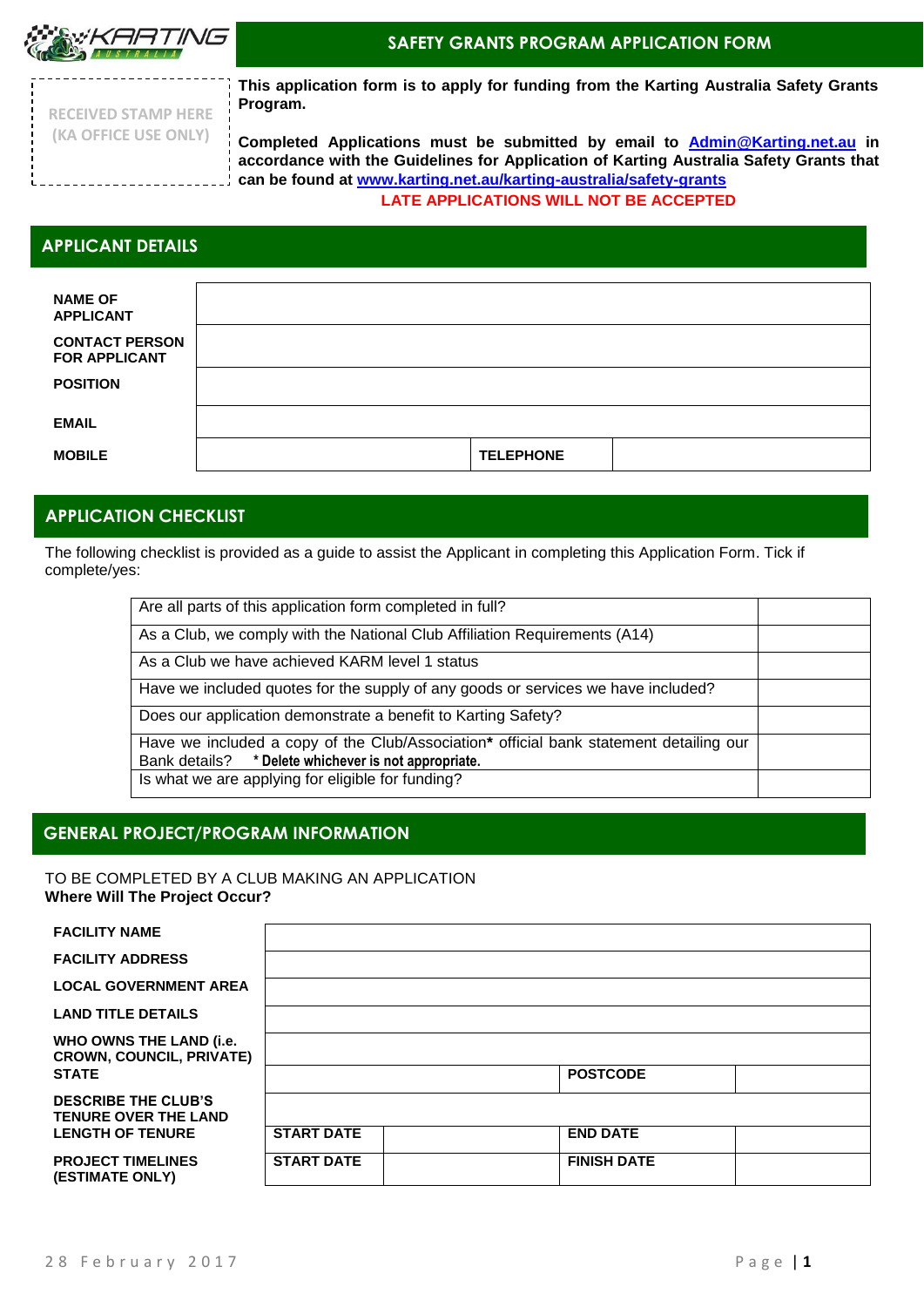

## **PROVIDE AN OUTLINE OF WHAT YOUR PROJECT INVOLVES**

Your outline should include but not be limited to what your project is; what the benefit to karting safety will be; the duration of the project; and how the project will be delivered. If there is insufficient space provided please attach the relevant and remaining information to this application.

If there is insufficient space provided please attach the relevant and remaining information to this application.

### **ARE THERE ANY OTHER ORGANISATIONS INVOLVED IN THE PROJECT?**

Any partner organisations should supply a letter of support which must be attached to this application. *The State Association is NOT required to be added to this list.* 

| <b>PARTNER ORGANISATION NAME</b><br>(E.g: Sponsor, benefactor, contractor) | <b>TASK / SKILL / EXPERTISE</b> |
|----------------------------------------------------------------------------|---------------------------------|
|                                                                            |                                 |
|                                                                            |                                 |
|                                                                            |                                 |

## **HOW WILL YOU EVALUATE THE PROJECT'S OUTCOMES?**

What method will be used and what measures will be considered a success? How will you demonstrate to external parties whether the project was a success or not *(OTHER THAN HEARSAY)*?

If there is insufficient space provided please attach the relevant and remaining information to this application.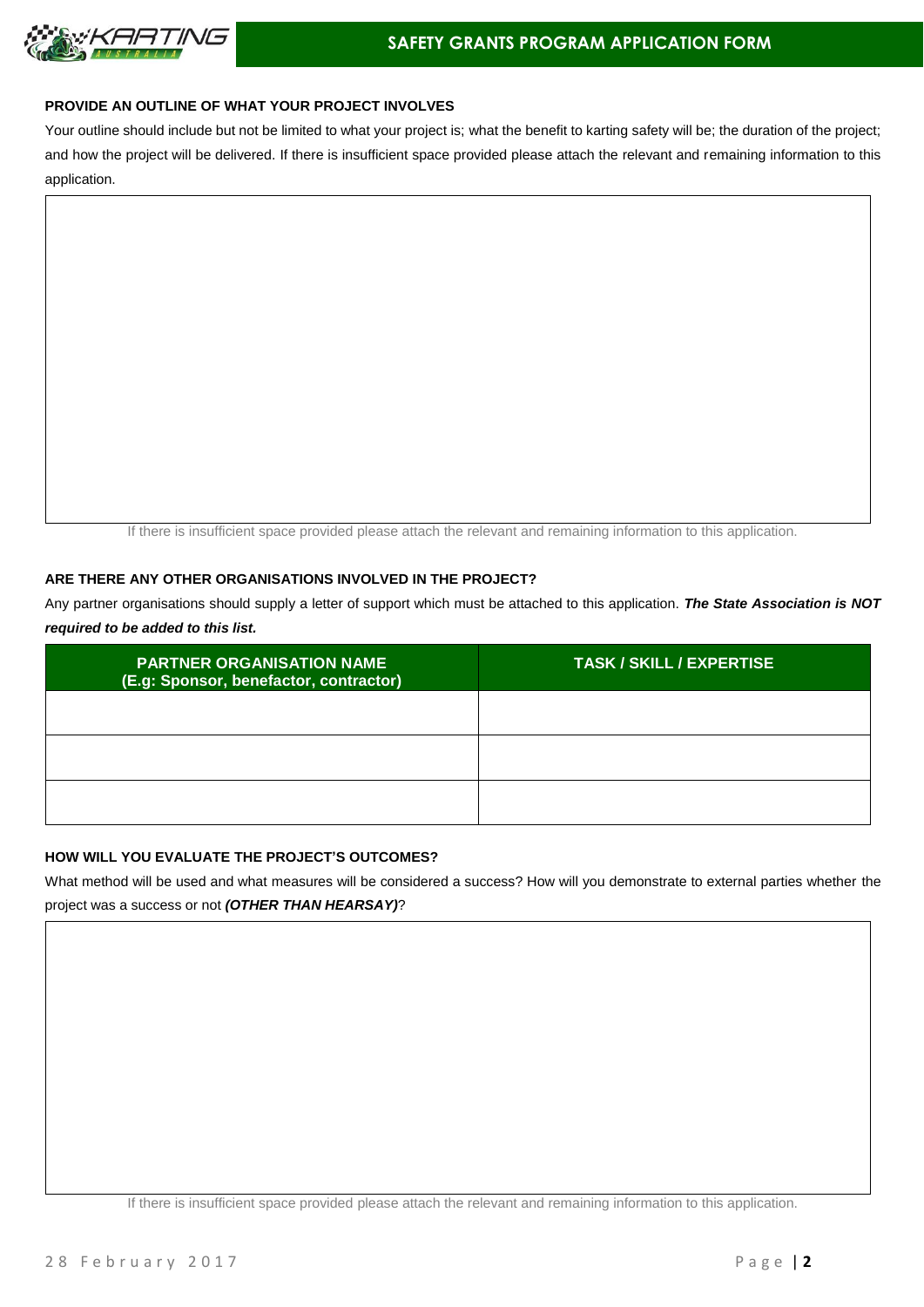

## **ONCE THE PROJECT IS COMPLETED HOW WILL IT IMPROVE SAFETY AT YOUR CLUB OR IN YOUR STATE?**

Explain how the project will be sustainable and assist you in improving the track safety at your Club?

If there is insufficient space provided please attach the relevant and remaining information to this application.

# **PROJECT BUDGET OVERVIEW**

- The Club must contribute equal to, or more than the amount of funding they are seeking from KA.
- This must be in the form of cash and can include expenses the club will incur in delivering the project. Please note the list of items that are not eligible for funding. These are not able to be included in the budget overview.
- When reporting on the grant, you will be required to document all of your expenses.

### *(ALL AMOUNTS LISTED BELOW MUST BE INCLUSIVE OF GST)*

**TOTAL PROJECT COST** 

**AMOUNT REQUESTED FROM KA** 

**CONTRIBUTION FROM OTHER ORGANISATIONS**

## **PROJECT BUDGET**

Please list all anticipated costs of your activity in as much detail as possible which includes all expense items for the project

| <b>EXPENDITURE ITEM</b><br>(E.g: Equipment, Labour, Freight) | <b>PROPOSED</b><br><b>AMOUNT</b> | <b>FUNDING SOURCE</b><br>(E.g: Cash/Contra) |
|--------------------------------------------------------------|----------------------------------|---------------------------------------------|
|                                                              |                                  |                                             |
|                                                              |                                  |                                             |
|                                                              |                                  |                                             |
|                                                              |                                  |                                             |
|                                                              |                                  |                                             |
|                                                              |                                  |                                             |
|                                                              |                                  |                                             |
|                                                              |                                  |                                             |
|                                                              |                                  |                                             |
| <b>TOTAL EXPENDITURE \$</b>                                  |                                  |                                             |